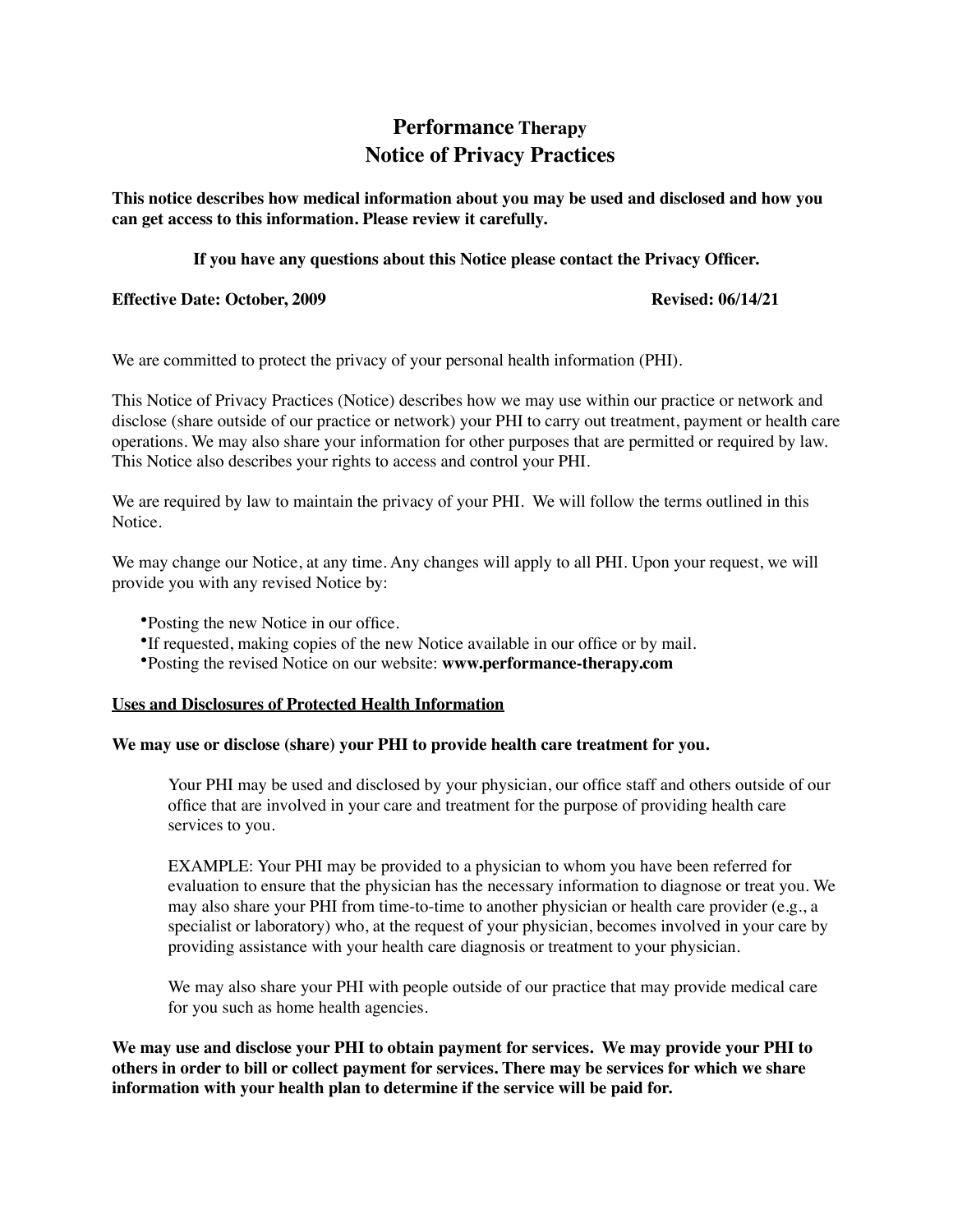PHI may be shared with the following:

- •Billing companies
- •Insurance companies, health plans
- •Government agencies in order to assist with qualification of benefits

•Collection agencies

EXAMPLE: You are seen at our practice for a procedure. We will need to provide a listing of services so that we can get paid for the procedure. This will require sharing of your PHI.

## **We may use or disclose, as-needed, your PHI in order to support the business activities of this practice which are called health care operations.**

## EXAMPLES:

•Training students, other health care providers, or ancillary staff such as billing personnel to help them learn or improve their skills.

•Quality improvement processes which look at delivery of health care and for improvement in processes which will provide safer, more effective care for you.

•Use of information to assist in resolving problems or complaints within the practice.

## **We may use and disclosure your PHI in other situations without your permission:**

•If required by law: The use or disclosure will be made in compliance with the law and will be limited to the relevant requirements of the law. For example, we may be required to report gunshot wounds or suspected abuse or neglect.

•Public health activities: The disclosure will be made for the purpose of controlling disease, injury or disability and only to public health authorities permitted by law to collect or receive information. We may also notify individuals who may have been exposed to a disease or may be at risk of contracting or spreading a disease or condition.

•Health oversight agencies: We may disclose protected health information to a health oversight agency for activities authorized by law, such as audits, investigations, and inspections. Oversight agencies seeking this information include government agencies that oversee the health care system, government benefit programs, other government regulatory programs and civil rights laws.

•Legal proceedings: To assist in any legal proceeding or in response to a court order, in certain conditions in response to a subpoena, or other lawful process.

•Police or other law enforcement purposes: The release of PHI will meet all applicable legal requirements for release.

•Coroners, funeral directors: We may disclose protected health information to a coroner or medical examiner for identification purposes, determining cause of death or for the coroner or medical examiner to perform other duties authorized by law

•Medical research: We may disclose your protected health information to researchers when their research has been approved by an institutional review board that has reviewed the research proposal and established protocols to ensure the privacy of your protected health information.

•Special government purposes: Information may be shared for national security purposes, or if you are a member of the military, to the military under limited circumstances.

•Correctional institutions: Information may be shared if you are an inmate or under custody of law which is necessary for your health or the health and safety of other individuals.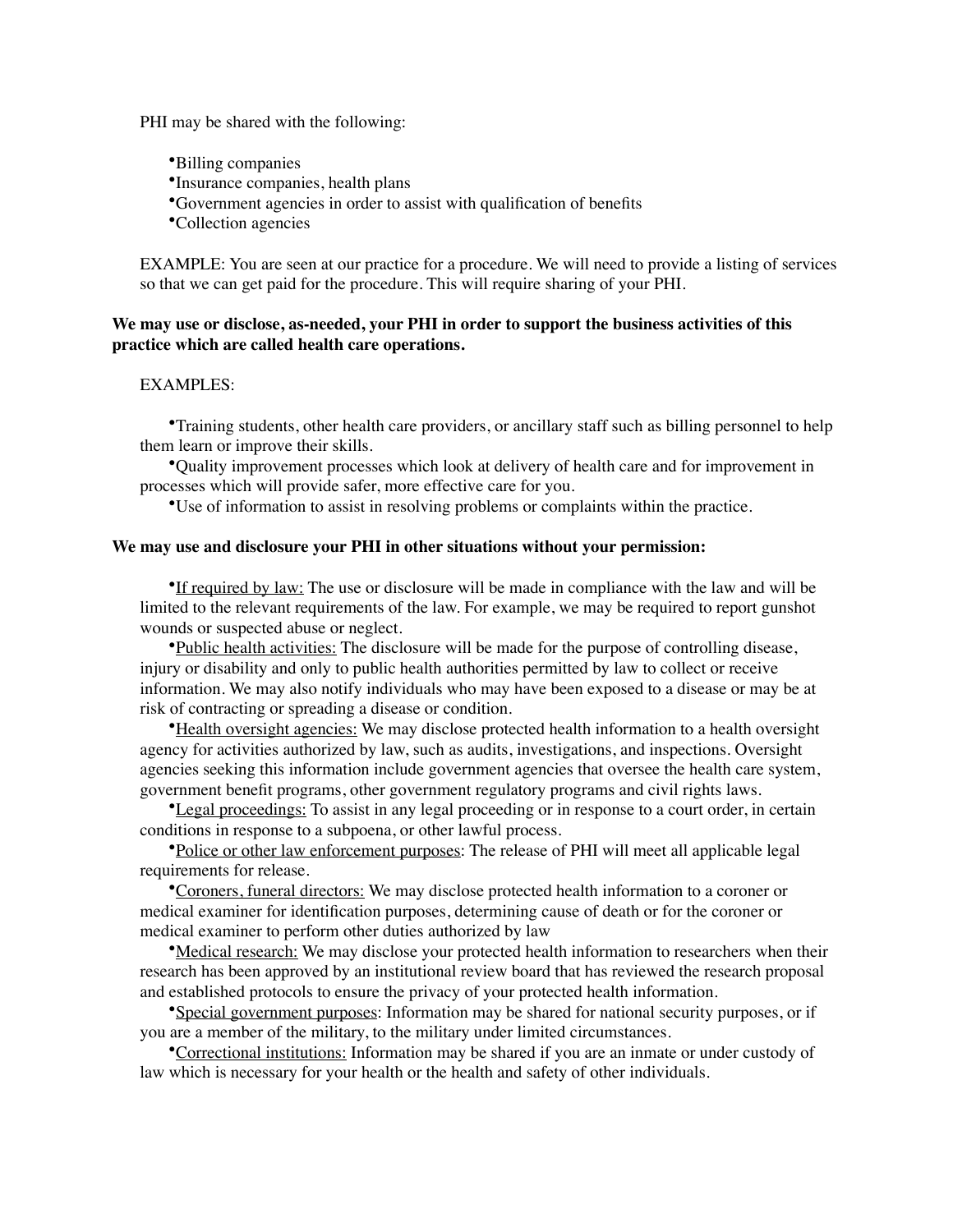•Workers' Compensation: Your protected health information may be disclosed by us as authorized to comply with workers' compensation laws and other similar legally-established programs.

#### **Other uses and disclosures of your health information.**

Business Associates: Some services are provided through the use of contracted entities called "business associates". We will always release only the minimum amount of PHI necessary so that the business associate can perform the identified services. We require the business associate(s) to appropriately safeguard your information. Examples of business associates include billing companies or transcription services.

Health Information Exchange: We may make your health information available electronically to other healthcare providers outside of our facility who are involved in your care.

Treatment alternatives: We may provide you notice of treatment options or other health related services that may improve your overall health.

Appointment reminders: We may contact you as a reminder about upcoming appointments or treatment. We may leave you a message to remind you of your appointment. We may email or text you to remind of an appointment. We may mail you a post card to remind you of an appointment.

#### **We may use or disclose your PHI in the following situations UNLESS you object.**

•We may share your information with friends or family members, or other persons directly identified by you at the level they are involved in your care or payment of services. If you are not present or able to agree/object, the healthcare provider using professional judgment will determine if it is in your best interest to share the information. For example, we may discuss post procedure instructions with the person who drove you to the facility unless you tell us specifically not to share the information.

•We may use or disclose protected health information to notify or assist in notifying a family member, personal representative or any other person that is responsible for your care of your location, general condition or death.

•We may use or disclose your protected health information to an authorized public or private entity to assist in disaster relief efforts.

## **The following uses and disclosures of PHI require your written authorization:**

## •Marketing

•Disclosures of for any purposes which require the sale of your information

•Release of psychotherapy notes: Psychotherapy notes are notes by a mental health professional for the purpose of documenting a conversation during a private session. This session could be with an individual or with a group. These notes are kept separate from the rest of the medical record and do not include: medications and how they affect you, start and stop time of counseling sessions, types of treatments provided, results of tests, diagnosis, treatment plan, symptoms, prognosis.

All other uses and disclosures not recorded in this Notice will require a written authorization from you or your personal representative.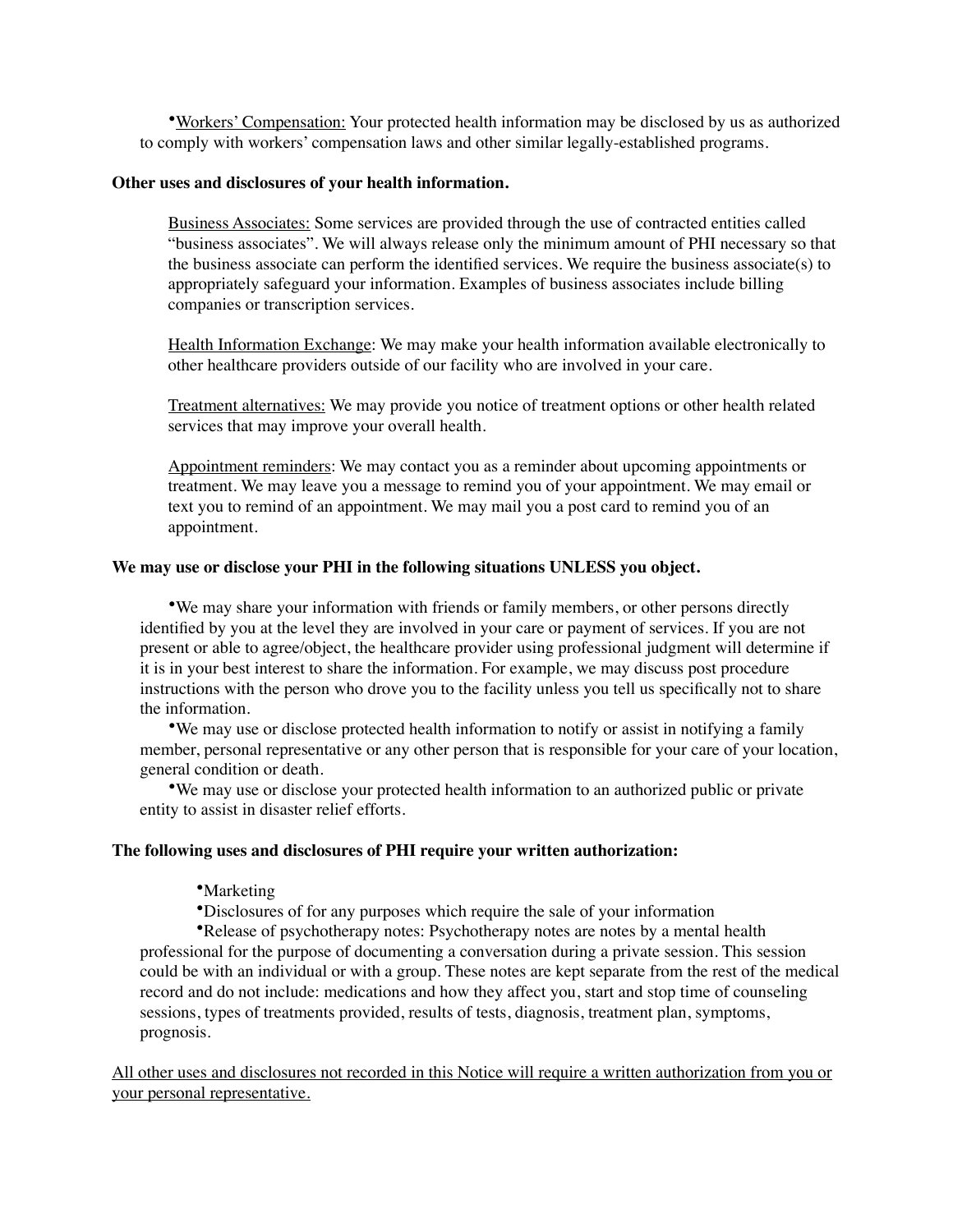Written authorization simply explains how you want your information used and disclosed. Your written authorization may be revoked at any time, in writing. Except to the extent that your doctor or this practice has used or released information based on the direction provided in the authorization, no further use or disclosure will occur.

## **Your Privacy Rights**

You have certain rights related to your protected health information. All requests to exercise your rights must be made in writing. You may email the Privacy Officer at performance therapy  $@$  me.com

## **You have the right to see and obtain a copy of your protected health information.**

This means you may inspect and obtain a copy of protected health information about you that is contained in a designated record set for as long as we maintain the protected health information. If requested we will provide you a copy of your records in an electronic format. There are some exceptions to records which may be copied and the request may be denied. We may charge you a reasonable cost based fee for a copy of the records.

## **You have the right to request a restriction of your protected health information.**

You may request for this practice not to use or disclose any part of your protected health information for the purposes of treatment, payment or healthcare operations. We are not required to agree with these requests. If we agree to a restriction request we will honor the restriction request unless the information is needed to provide emergency treatment.

**There is one exception**: we must accept a restriction request to restrict disclosure of information to a health plan if you pay out of pocket in full for a service or product unless it is otherwise required by law.

## **You have the right to request for us to communicate in different ways or in different locations.**

We will agree to reasonable requests. We may also request alternative address or other method of contact such as mailing information to a post office box. We will not ask for an explanation from you about the request.

## **You may have the right to request an amendment of your health information.**

You may request an amendment of your health information if you feel that the information is not correct along with an explanation of the reason for the request. In certain cases, we may deny your request for an amendment at which time you will have an opportunity to disagree.

## **You have the right to a list of people or organizations who have received your health information from us.**

This right applies to disclosures for purposes other than treatment, payment or healthcare operations. You have the right to obtain a listing of these disclosures that occurred after April 14, 2003. You may request them for the previous six years or a shorter timeframe. If you request more than one list within a 12 month period you may be charged a reasonable fee.